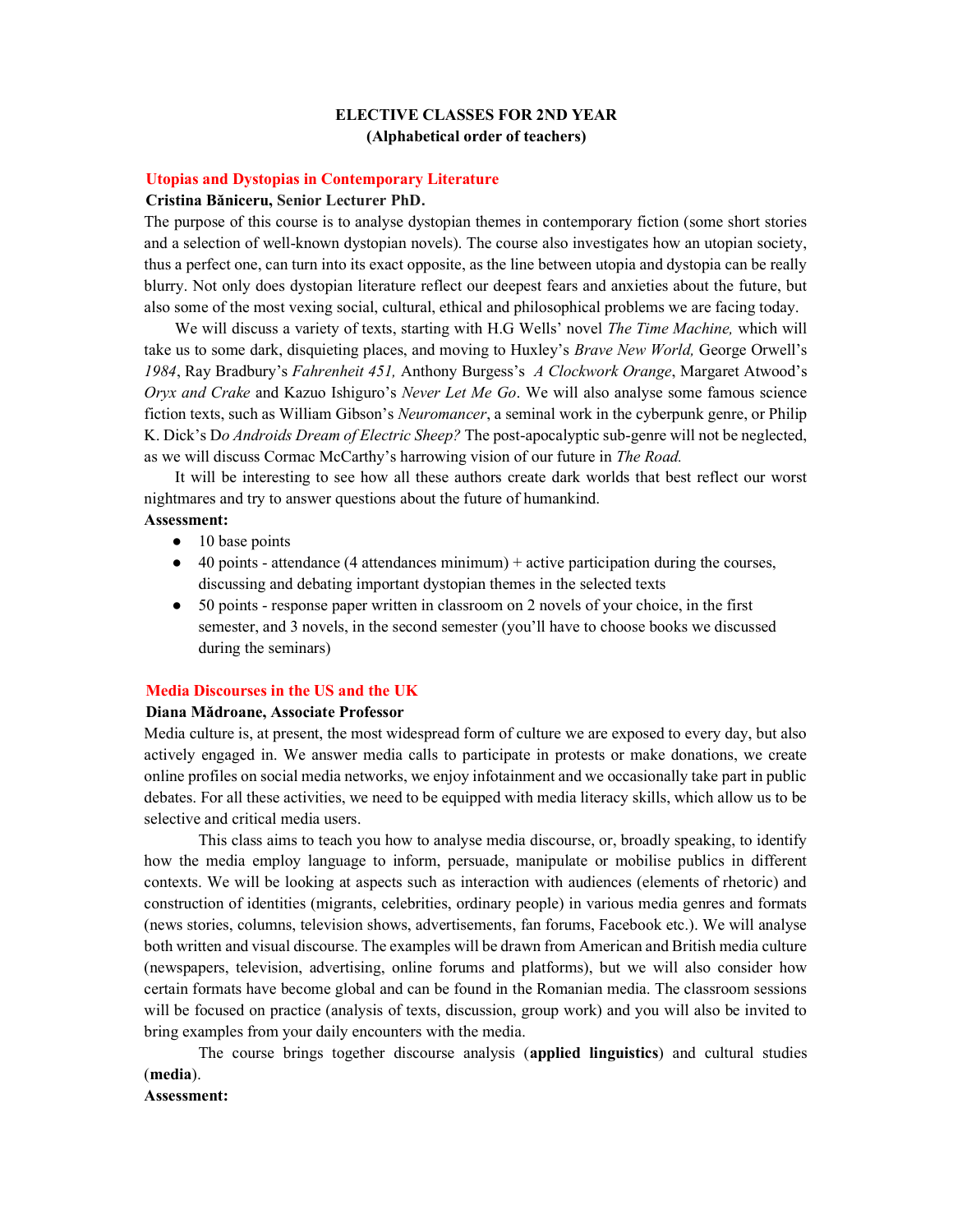- 10 points active, consistent participation in class activities (debates, short assignments)
- 30 points the analysis of a media text (to be submitted by a specified deadline on the Moodle platform - elearning.e-uvt.ro)
- 60 points written test on the Moodle platform (elearning.e-uvt.ro) in the final session of the course

(Attendance according to UVT requirements is a prerequisite)

## Professional Approaches to ELT

# Valentina Mureşan, Senior Lecturer PhD

Often looked down upon in our country, the field of teaching is one which requires the working professionals to be equipped with competences that can be transferred to fields such as human resources, public relations or personnel training. Professional approaches to ELT aims on the one hand to compensate what you study in the pedagogical module and help you re-consider the skills that a good teacher needs and, on the other hand, to help you see how this training is an advantage for future jobs in other fields.

The course is thus designed as a series of workshops where in the first semester we focus on the changes in the educational system, differences between educational systems around the world, the different learner profiles in the 21st century, the young or adult learners and different approaches in ELT and the teaching career. In the 2nd semester we focus on problems related to course design, motivation and self-esteem, managing a classroom - managing time and resources, prevention and/or solving problems and then we dedicate a session to discuss how teacher competences can be useful in other fields/professions.

# Assessment:

- 10 base points
- 30 points attendance (4 times minimum) and participation (class discussion based on recommended reading, homework) + 1 semestrial assignment (oral presentation or written)
- 60 points final exam written/oral

## Canadian Literature

#### Andreea Șerban, Senior Lecturer PhD

"All stories are about wolves. All worth repeating, that is." (Margaret Atwood)

As the motto suggests, the CanLit class introduces you to the interdisciplinary study of Canada, at the crossroads of literature, (popular) culture, history and geography, by relying on a plurality of stories, voices, and "wolves" -- be they real or fictional. The CanLit course's objective is to help you understand Canada's mosaic and to expand your knowledge of Canadian culture and English Canadian literature.

In the first semester we explore essential Canadian cultural and literary terminology, including the Canadian understanding of and relationship with space/wilderness, cultural icons and stereotypes, Canadian "language", aboriginals and colonizers, and major literary themes. We discuss them all in relation to a selection of literary texts by Canadian writers who are famous not only for their contributions to the Canadian literary canon, but also to world literature. In the second semester we focus on developing your literary analysis and comparative skills, especially in connection to the British and American literary canons which you've already been introduced to. Some of the authors to be used in class are, in alphabetical order: Margaret Atwood, Tomson Highway, Thomas King, Yann Martel, Alice Munro (winner of the 2013 Nobel Prize for Literature), Susanna Moodie, Sinclair Ross, etc.

ASSESSMENT (3 components)

Continuous assessment: